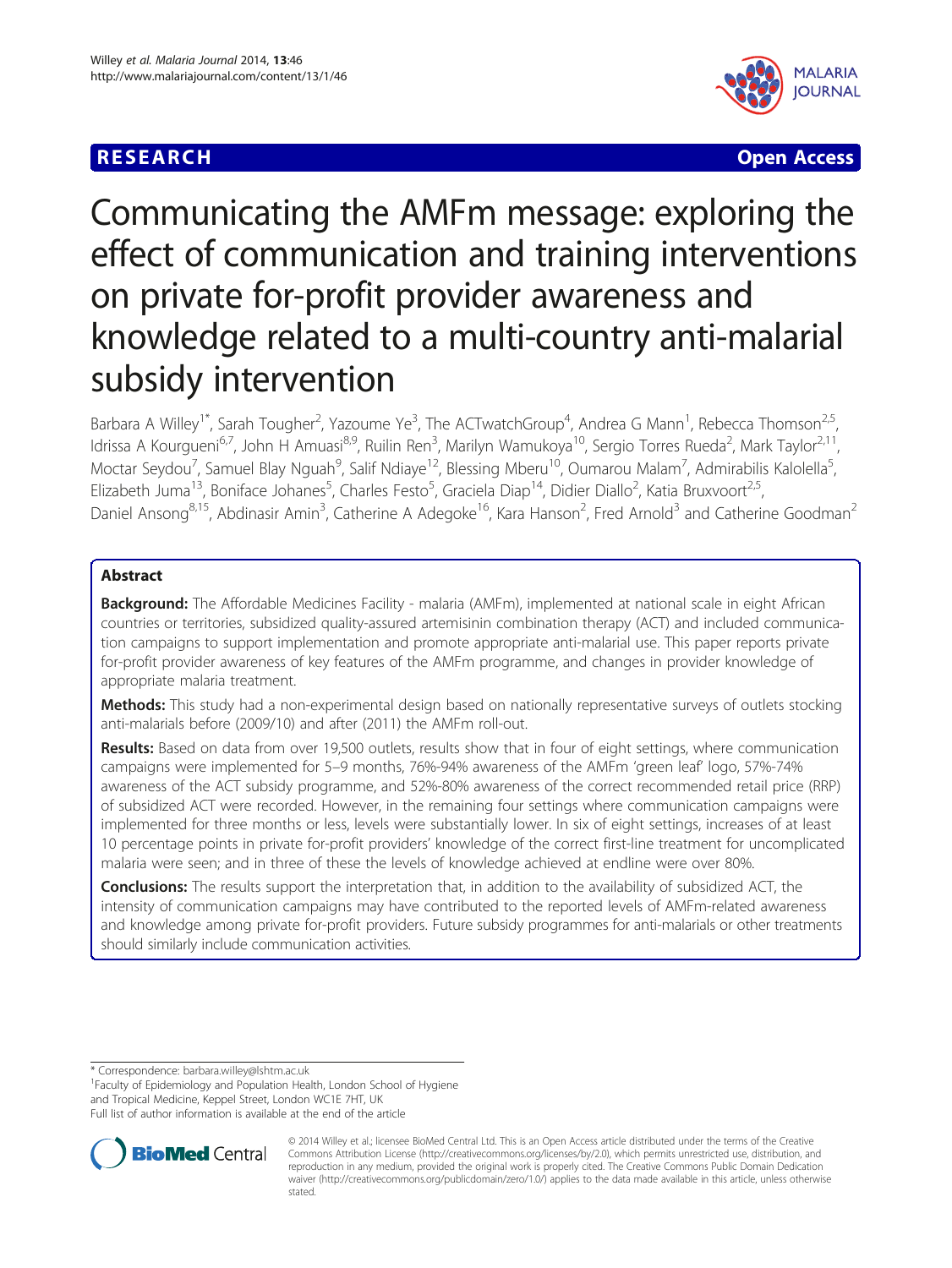#### <span id="page-1-0"></span>Background

Artemisinin-based combination therapy (ACT) is the recommended first-line treatment for uncomplicated Plasmodium falciparum infection throughout Africa, however, its use remains far below need and differs between urban and rural areas [[1\]](#page-9-0). The reasons for this include unreliable public sector supply, high prices and limited availability in the private sector, and patient selftreatment with less expensive monotherapies [\[2](#page-9-0)]. In 2010, an innovative ACT subsidy programme, the Affordable Medicines Facility - malaria (AMFm), was launched at national scale in Ghana, Kenya, Madagascar, Niger, Nigeria, Uganda, and Tanzania (mainland and Zanzibar) [[3](#page-9-0)]. The programme aimed to improve the availability of qualityassured ACT, and was hosted by the Global Fund to Fight AIDS, Tuberculosis and Malaria (Global Fund).

The AMFm intervention included three elements: (i) price reductions through negotiations with ACT manufacturers; (ii) a buyer subsidy, via a co-payment by the Global Fund to participating manufacturers, for purchases made by eligible public, private, and non-governmental organisation importers; and (iii) interventions to support AMFm implementation and promote appropriate anti-malarial use [[4](#page-9-0)]. All medicines subsidized through AMFm had a 'green leaf' logo on their packaging (see logo in Figure 1). Interventions to support AMFm implementation and promote appropriate anti-malarial use included communication campaigns, training of anti-malarial providers, setting of a

recommended retail price (RRP), pharmacovigilance and post-marketing surveillance, and regulatory interventions such as enforcement of the ban on oral artemisinin monotherapy sales and changes to the prescription-only status of ACT.

Communication campaigns, including the use of mass media, have been used alone or as components of interventions to address a variety of public health problems in low and middle income countries including HIV prevention, family planning promotion, and the use of insecticide-treated bed nets for malaria control [\[5](#page-9-0)]. The effectiveness of such campaigns on behaviour change

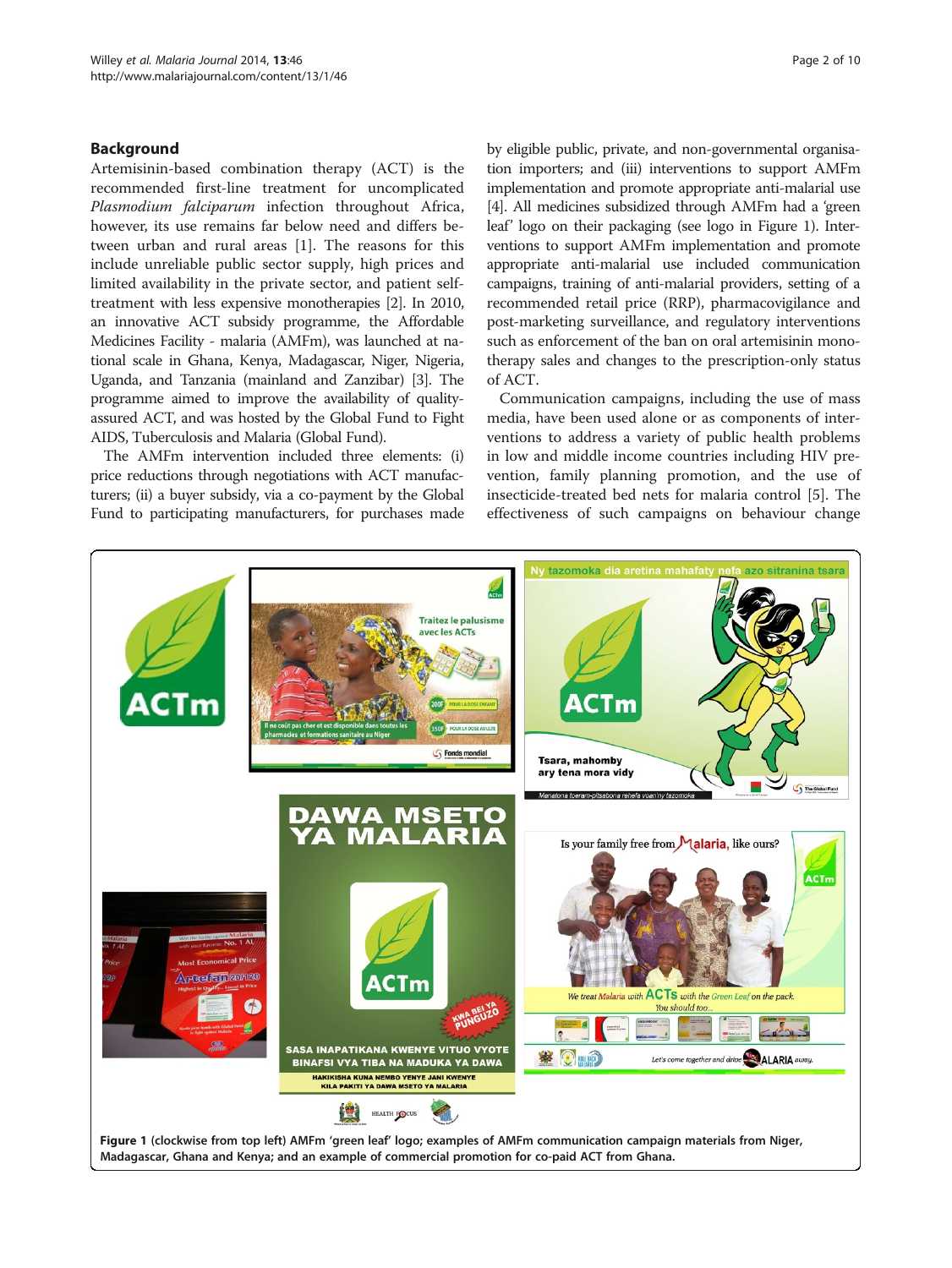has been the subject of a number of reviews, and remains a key question for national and international policy makers [[6-9\]](#page-9-0). In the context of AMFm, this is of particular interest given the scale of resources devoted to this component of the intervention (\$42.3 million disbursed for supporting interventions overall by the end of 2011) and the relative novelty of the approaches used, such as the AMFm logo and RRPs.

This paper describes the implementation of the AMFm communication and training interventions as part of the overall AMFm intervention package. Private providers of anti-malarials can be considered a key target group for AMFm communication and training, given the geographical penetration of the private for-profit sector, as well as the role of providers in product ordering, retail pricing, point of sale promotion, and patient advice [\[10-18\]](#page-9-0). For this reason, this paper focuses on the private for-profit sector, and reports private for-profit anti-malarial provider awareness of key features of the AMFm programme, and changes in provider knowledge of appropriate malaria treatment following AMFm implementation, based on nationally-representative survey data.

## Methods

## Study design and sampling

This study had a non-experimental design based on before-and-after comparisons along with detailed documentation of implementation process and context, as recommended in guidelines for the evaluation of complex interventions [[19](#page-9-0)]. Nationally-representative surveys of outlets stocking anti-malarials were carried out between August and December 2010 prior to arrival of AMFm co-paid ACT, and again between October 2011 and January 2012 [\[20\]](#page-9-0). Methods for these surveys were adapted from the ACTwatch project [\[21](#page-9-0)].

Outlets were sampled using a stratified cluster sampling approach, with independent samples drawn at baseline and endline. Clusters were administrative units with on average 10,000-15,000 inhabitants. Clusters were selected with probability proportional to population size sampling, with stratification by urban and rural domains. Within a cluster, all outlets with the potential to sell anti-malarials were approached. Eligible outlets included those open at the time of the visit and with anti-malarials in stock on the day of the survey or within the previous three months. A full census of outlets was carried out in Zanzibar due to its small population size.

## Data collection

Data were collected using structured interviews with the most senior staff member present at the time of the survey. Questionnaires were harmonized across settings and created in English and French, with translation into local languages where necessary. Questionnaires were administered by local study staff who had undergone seven days of standardized training. Quality assurance included daily supervision as well as random re-interviewing of 5%-15% of outlets.

Questionnaires covered outlet characteristics as well as provider awareness and knowledge outcomes (see Additional file [1](#page-7-0) for questionnaire). Respondents' awareness of the AMFm 'green leaf' logo (located on co-paid ACT packaging and frequently on promotional material), and open-ended questions on the source from which respondents had seen or heard of the logo, and their understanding of the meaning of the logo were included. Additionally, questions were included on awareness of the subsidy programme, and sources from which respondents had seen or heard of the subsidy programme. Respondents were also asked about their awareness of a RRP for co-paid ACT, and what this RRP was. In relation to knowledge, respondents' knowledge of the first-line recommended anti-malarial for uncomplicated malaria and knowledge of the correct dosing regimen to treat a child under the age of two years (10 kg) with uncomplicated malaria was tested.

Key informant interviews with national level stakeholders and document review were used to collect data on the process of AMFm implementation, including details of supporting interventions, and of other contextual factors that could have affected AMFm related outcomes. Process data were used to devise a number of measures of intensity of implementation of the communication and training supporting interventions [\[22\]](#page-9-0). These included months for which co-paid ACT was available, months for which communication campaigns were implemented, per capita disbursements for supporting interventions, and the proportion of private for-profit providers surveyed at endline who reported that they had attended 'a training session about anti-malarials with this [AMFm 'green leaf' logo] symbol'.

#### Statistical analysis

Data were analysed in Stata v.11. Point estimates were weighted using survey weights and standard errors calculated taking into account the clustered and stratified sampling strategy. Differences in knowledge outcomes between surveys are expressed in terms of the percentage point change and 95% confidence intervals. No confidence intervals are presented for Zanzibar because a complete census of outlets was done. Additional results by urban and rural domains, and stratified by sub-category within the private for-profit sector, are available from the online additional files.

## Ethical approval

Informed oral consent was obtained from all respondents. Ethics approval was obtained from all national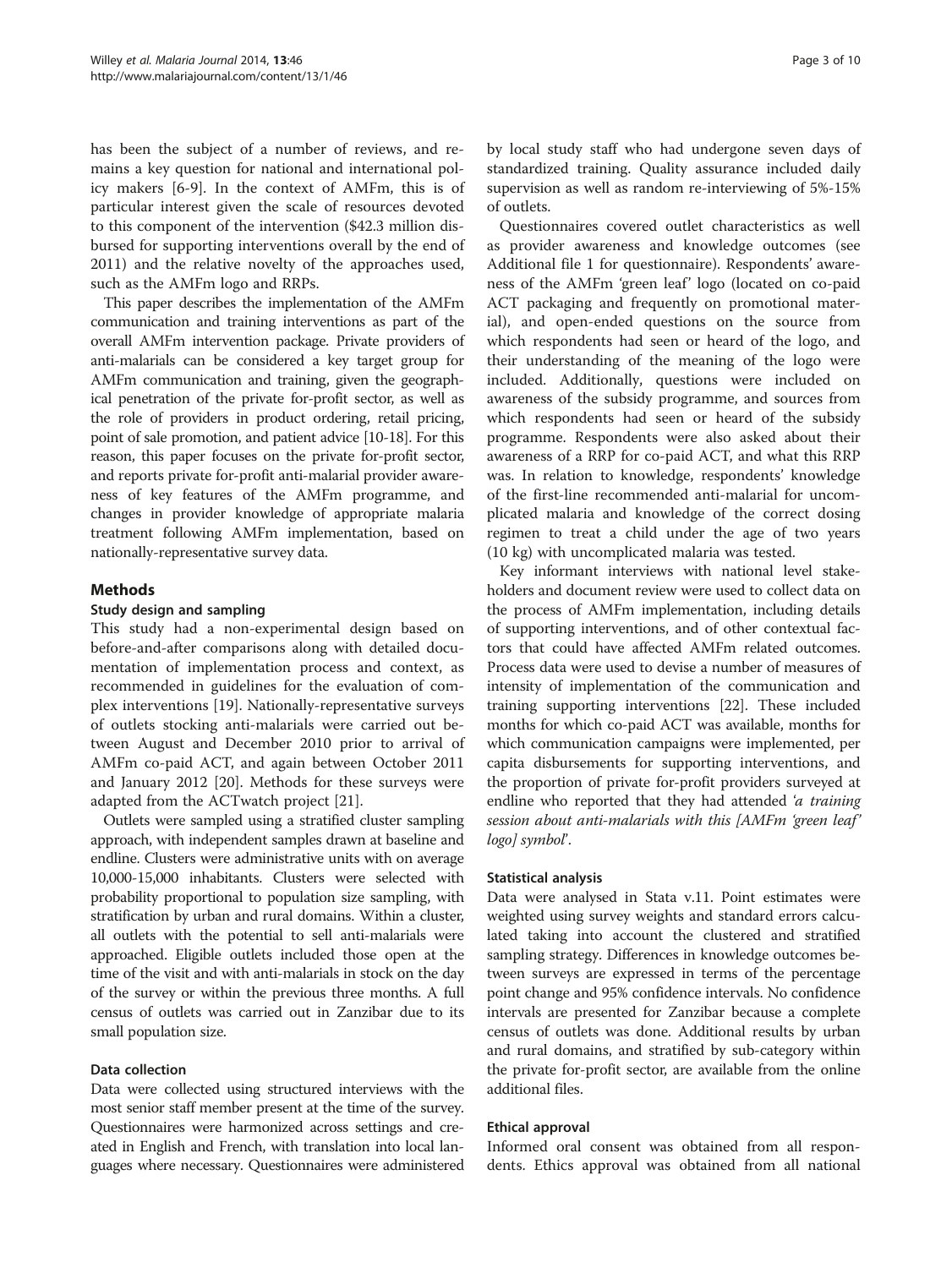ethics committees, and from Institutional Review Boards of ICF International and the London School of Hygiene and Tropical Medicine.

## Results

Table 1 summarizes characteristics of the sample. Response rates were high, and over 9,900 and 9,600 private for-profit outlets were included in baseline and endline surveys, respectively.

#### Communication and training activities

The planned package of AMFm communication campaigns and promotional activities was broadly similar across settings; components generally included are shown in (Table [2\)](#page-4-0). The AMFm 'green leaf' logo together with examples of promotional materials are shown in Figure [1](#page-1-0). Promotional messages frequently focused on ACT as recommended anti-malarial treatment, availability of good quality ACT identified by the 'green leaf' AMFm logo, and on the RRP (which was typically not printed on ACT packaging, but promoted during communication campaigns).

AMFm-related provider training was conducted for providers from all sectors in Ghana, Niger, Nigeria, Uganda and Zanzibar, while private for-profit providers were targeted in Kenya and Tanzania mainland, and the public sector in Madagascar. In some settings, private forprofit importers also carried out training of anti-malarial providers, running courses for their own distributors and sponsoring continuous education meetings for professional bodies (e.g. clinical officers or pharmacists). Private forprofit importers in some of the pilots also produced their own promotional materials (Figure [1](#page-1-0)).

Countries experienced a range of intervention intensities in the implementation of communication campaigns and training (Table [3](#page-4-0)). Ghana and Kenya experienced the

Table 1 Sample description—number of private for-profit outlets screened and number included in baseline (2010) and endline (2011) outlet surveys

| Country                | Selected<br>clusters | Outlets<br>enumerated <sup>*</sup> | <b>Outlets</b><br>screened | Eligible<br>outlets** | Outlets interviewed and stocking anti-malarials<br>at the time of the survey visit <sup>†</sup> |
|------------------------|----------------------|------------------------------------|----------------------------|-----------------------|-------------------------------------------------------------------------------------------------|
| Ghana                  |                      |                                    |                            |                       |                                                                                                 |
| <b>Baseline</b>        | 55                   | 1 0 0 9                            | 960                        | 942                   | 924                                                                                             |
| Endline                | 54                   | 752                                | 681                        | 658                   | 646                                                                                             |
| Kenya                  |                      |                                    |                            |                       |                                                                                                 |
| <b>Baseline</b>        | 57                   | 16 35 6                            | 12 091                     | 2 1 1 0               | 1 457                                                                                           |
| Endline                | 57                   | 12 512                             | 10 539                     | 1 627                 | 1 378                                                                                           |
| Madagascar             |                      |                                    |                            |                       |                                                                                                 |
| <b>Baseline</b>        | 38                   | 6 3 8 0                            | 6 0 0 5                    | 2 0 6 4               | 1 854                                                                                           |
| Endline                | 46                   | 9 1 1 6                            | 8 5 5 9                    | 2 081                 | 1 641                                                                                           |
| <b>Niger</b>           |                      |                                    |                            |                       |                                                                                                 |
| <b>Baseline</b>        | 75                   | 3 104                              | 3 0 9 8                    | 1 9 1 5               | 1 5 4 8                                                                                         |
| Endline                | 64                   | 3 1 0 2                            | 2 9 2 2                    | 1 703                 | 1 3 3 7                                                                                         |
| Nigeria                |                      |                                    |                            |                       |                                                                                                 |
| Baseline <sup>#</sup>  | 114                  | 5 7 1 3                            | 5 1 7 1                    | 1 941                 | 1 864                                                                                           |
| Endline                | 124                  | 8 3 4 5                            | 7 804                      | 1 4 4 5               | 1 3 9 3                                                                                         |
| Tanzania<br>mainland   |                      |                                    |                            |                       |                                                                                                 |
| <b>Baseline</b>        | 48                   | 3 0 4 2                            | 3 0 1 5                    | 612                   | 545                                                                                             |
| Endline                | 49                   | 3 7 0 8                            | 3 6 3 5                    | 734                   | 726                                                                                             |
| Uganda                 |                      |                                    |                            |                       |                                                                                                 |
| <b>Baseline</b>        | 39                   | 9692                               | 9 5 2 5                    | 1 7 3 3               | 1 5 9 0                                                                                         |
| Endline                | 44                   | 14 7 34                            | 14 451                     | 2 4 5 3               | 2 3 3 5                                                                                         |
| Zanzibar <sup>##</sup> |                      |                                    |                            |                       |                                                                                                 |
| Baseline               |                      | 2 100                              | 2 0 7 6                    | 177                   | 171                                                                                             |
| Endline                |                      | 4 1 3 4                            | 4 0 5 7                    | 227                   | 216                                                                                             |

\*Outlets that were visited and where at a minimum basic descriptive information was collected. \*\*Outlets that had antimalarial drugs in stock on the day of the survey or had stocked them in the past three months. † Outlets where antimalarials were in stock on the day of the survey and the interview was completed. ‡ Nigeria baseline data collection done in 2009. ‡‡ A full census was carried out in Zanzibar.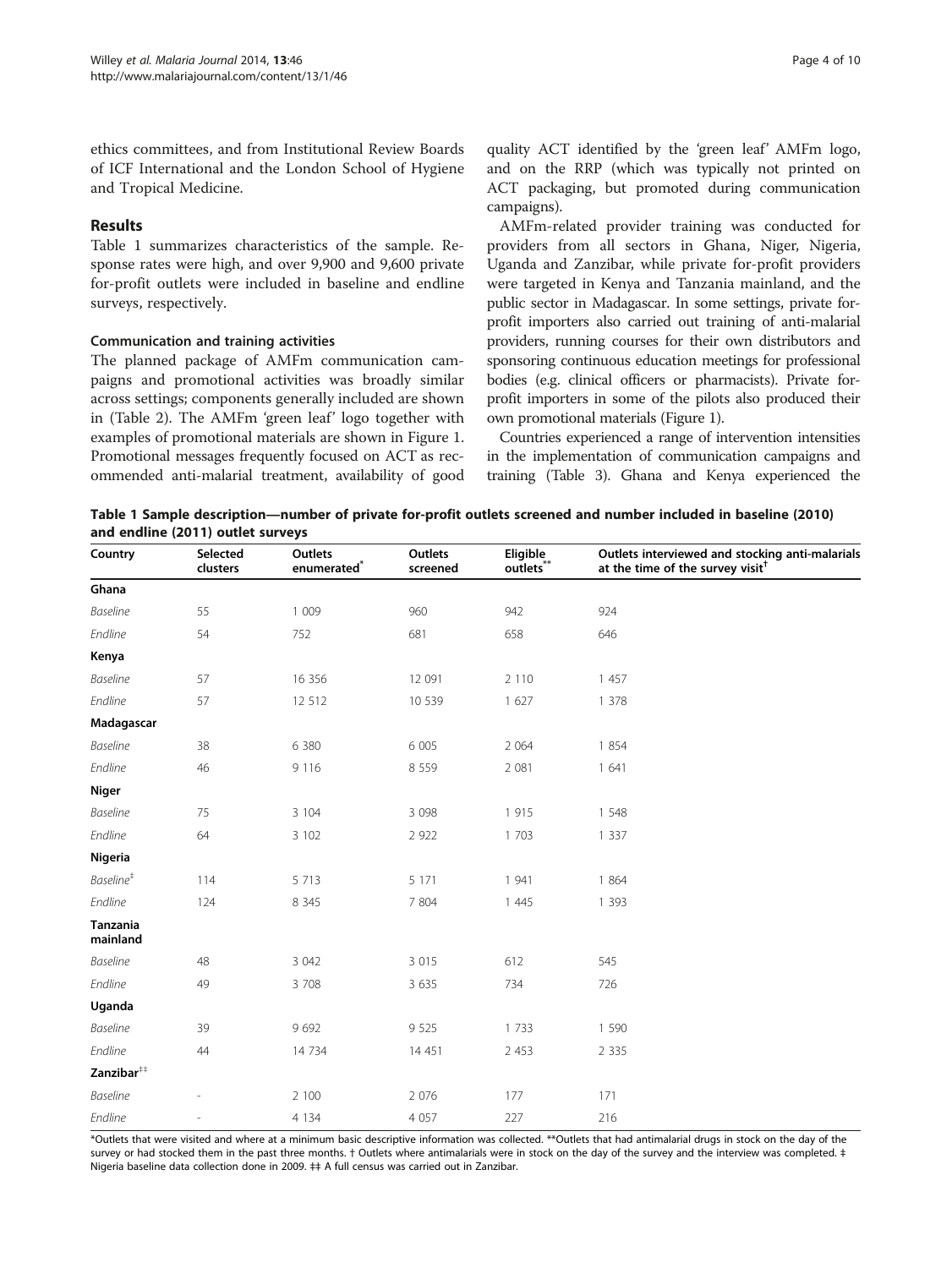#### <span id="page-4-0"></span>Table 2 Components of the AMFm communication campaigns generally included across all settings

AMFm supporting interventions for communications

- National launch;
- Mass media communication through TV and radio (principally advertisements, with some TV and radio talk shows);
- Outdoor media (billboards);
- 'Small media' (posters);
- Interpersonal media (community meetings and road shows)

Commercial promotion of co-paid ACT

• 'Small' media provided by importers and wholesalers of co-paid ACT (e.g. branded posters and banners displayed within outlets)

longest communication campaigns (about nine months), with Tanzania mainland, Zanzibar and Nigeria experiencing three to seven months. By contrast, Niger, Madagascar and Uganda experienced no sustained delivery principally due to delays or suspension of grants. In Ghana and Zanzibar, about 40%-50% of anti-malarial providers interviewed received training. In Kenya, Niger, Uganda and Tanzania mainland this was lower at 12% -18%. In total about 2% of respondents in Madagascar reported receiving some training, although no official AMFm training interventions for private sector providers were reported in this setting. Up until the midpoint of the endline survey, the Global Fund had disbursed almost 42.3 million dollars (USD) for the implementation of supporting interventions, including communication, training, pharmacovigilance, post-marketing surveillance, and regulatory interventions (personal communication Melisse Murray, The Global Fund to Fight AIDS, Tuberculosis and Malaria AMFm secretariat- May 2012). Disbursement per capita ranged from 0.42 USD in Ghana to 0.06 USD in Niger and Madagascar and 0.03 USD in Tanzania mainland.

In Figure [2](#page-5-0) and Table [4](#page-5-0), settings are roughly ordered by intensity of communication campaign and training implementation, with Ghana and Kenya considered to have had the greatest intensity, followed by Tanzania mainland, Zanzibar and Nigeria. Niger, Madagascar and Uganda were considered to have the lowest intensity of implementation.

## Awareness of the AMFm logo, ACT subsidy programme, and correct recommended retail price for co-paid ACT

Overall, awareness of the AMFm logo among antimalarial providers, measured as whether they remembered having seen the logo before, was 77%-94% in Ghana, Kenya, Tanzania mainland and Zanzibar; somewhat lower in Uganda (69%) and Nigeria (53%); and low in Niger and Madagascar (26% and 31%, respectively) (Figure [2](#page-5-0)). Recorded awareness in Uganda may have reflected confusion of the AMFm logo with a preexisting leaf logo used on anti-malarials as part of a separate ACT subsidy project [\[23\]](#page-9-0). Awareness among respondents in urban areas was about 7-percentage points higher than among respondents in rural areas in Tanzania mainland and Zanzibar, and between 11–16 percentage points higher than among respondents in rural areas in Ghana, Kenya, Madagascar, and Niger, with no substantial differences in Nigeria or Uganda (Additional file [2\)](#page-7-0). Awareness of the ACT subsidy programme was lower than awareness of the logo, but patterns were broadly similar (Figure [2](#page-5-0)). In general no

| Country              | Time from arrival of<br>AMFm co-paid ACT to<br>midpoint of endline<br>survey (months) | Months of implementation<br>of communication campaign<br>preceding the midpoint of<br>the endline survey | Percentage of private for-profit outlet<br>respondents reporting attending a<br>training session on anti-malarials<br>'with this symbol' (i.e. AMFm logo)<br>at endline | Disbursement of funding for<br>supporting interventions<br>preceding midpoint of endline<br>survey (USD per capita) <sup>*</sup> |
|----------------------|---------------------------------------------------------------------------------------|----------------------------------------------------------------------------------------------------------|-------------------------------------------------------------------------------------------------------------------------------------------------------------------------|----------------------------------------------------------------------------------------------------------------------------------|
| Ghana                | 15.5                                                                                  | 9                                                                                                        | 50.2                                                                                                                                                                    | 0.42                                                                                                                             |
| Kenya                | 15                                                                                    | 9                                                                                                        | 12.0                                                                                                                                                                    | 0.18                                                                                                                             |
| Tanzania<br>mainland | 13.5                                                                                  |                                                                                                          | 18.1                                                                                                                                                                    | 0.03                                                                                                                             |
| Zanzibar             | 6.5                                                                                   | 5                                                                                                        | 37.5                                                                                                                                                                    | 0.11                                                                                                                             |
| Nigeria              | 9.5                                                                                   | 3                                                                                                        | 13.5                                                                                                                                                                    | 0.10                                                                                                                             |
| Niger                |                                                                                       | 2                                                                                                        | 12.8                                                                                                                                                                    | 0.06                                                                                                                             |
| Madagascar           | 14                                                                                    |                                                                                                          | 2.2                                                                                                                                                                     | 0.06                                                                                                                             |
| Uganda               | 9.5                                                                                   | $\mathbf{0}$                                                                                             | 16.6                                                                                                                                                                    | $0.17^{\dagger}$                                                                                                                 |

|  |  | Table 3 Implementation 'intensity' of AMFm supporting interventions, including communication and training |  |
|--|--|-----------------------------------------------------------------------------------------------------------|--|
|--|--|-----------------------------------------------------------------------------------------------------------|--|

\*In some countries there were also some limited communication activities prior to the main roll-out of the communication campaign. For Niger and Madagascar there were some communication campaign activities but these were suspended prior to endline data collection. In Madagascar the radio and TV campaigns ran only from April-May 2011 due to a ban on advertising prescription medication directly to the public except during periods of public health emergencies. \*\* Figures represent disbursement of Global Fund grants for AMFm supporting interventions including communication campaigns and promotional materials; awarenessbuilding community-based activities; training of anti-malarial providers; pharmacovigilance and post-marketing surveillance; and regulatory interventions – source: Global Fund Secretariat. <sup>†</sup>For Uganda \$0.17 per capita disbursement took place, and although expenditure data was not available disbursement of funds took place less than one month before the midpoint of the endline survey, and no implementation of communication was recorded as taking place in this setting.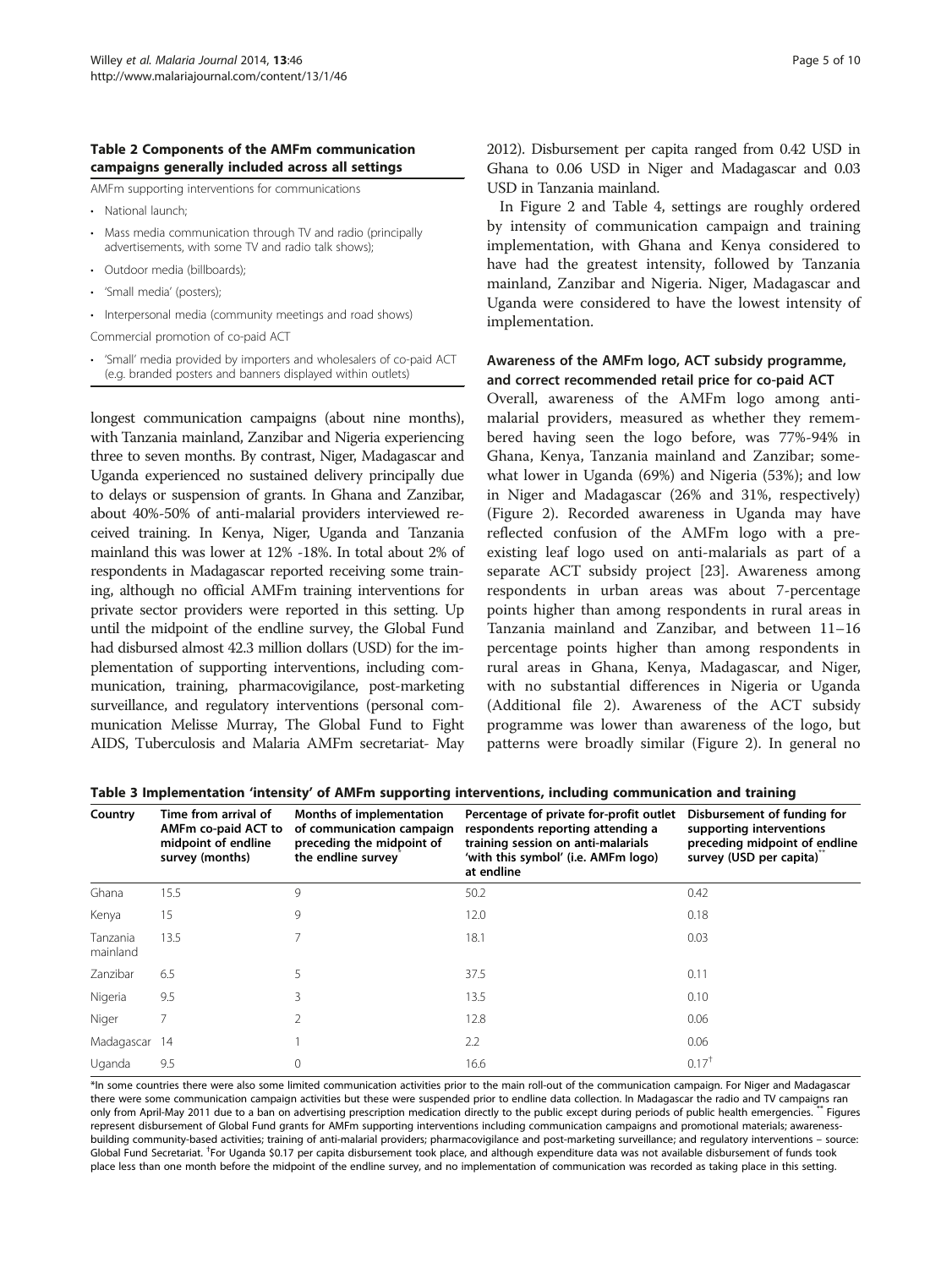<span id="page-5-0"></span>

substantial differences were seen between urban and rural areas in Madagascar, Nigeria or Tanzania mainland. In Niger, Uganda and Kenya awareness of the ACT subsidy programme was about 6–9 percentage points higher among respondents from urban outlets, and about 12– 14 percentage points higher among respondents from urban outlets in Ghana and Zanzibar (Additional file [3](#page-7-0)).

The most commonly stated source for having seen or heard of the logo was TV/radio in Ghana, Kenya, Madagascar and Zanzibar, with 47%-80% of respondents who had recognised the logo stating this source; and on malaria medicine packaging in Niger, Nigeria, Tanzania mainland and Uganda (50%-58%). The most commonly stated source for having seen or heard of the ACT subsidy programme was TV/radio in all countries with 56%-94% of respondents stating this source. Other sources commonly mentioned were: in training; on malaria medicine packaging; in public health facilities; and on posters/ billboards. Respondents were asked to describe what the AMFm logo meant to them (multiple responses were allowed). The most commonly reported meaning in Ghana, Kenya, Madagascar, Niger and Zanzibar was "effective/quality anti-malarial". In Nigeria, Tanzania mainland and Uganda, the most common meaning was

Table 4 Knowledge of first-line malaria treatment among respondents from private for-profit outlets with anti-malarials in stock on the day of the survey at baseline (2010) and endline (2011)

| Endline (%)<br>Country<br>Baseline (%) |      |      | Percentage point change (95% confidence interval) |
|----------------------------------------|------|------|---------------------------------------------------|
|                                        |      |      |                                                   |
| Ghana                                  | 73.2 | 83.3 | $10.1(3.1 - 17.3)$                                |
| Kenya                                  | 44.9 | 66.1 | 21.2 (11.5-30.8)                                  |
| Tanzania mainland                      | 85.6 | 95.7 | $10.1 (4.0-16.1)$                                 |
| Zanzibar                               | 77.2 | 92.1 | 14.9                                              |
| Nigeria                                | 14.3 | 51.2 | 36.9 (28.7-45.2)                                  |
| Niger                                  | 11.1 | 27.2 | 16.1 (11.0-21.2)                                  |
| Madagascar                             | 12.5 | 19.4 | $6.9(0.9-12.7)$                                   |
| Uganda                                 | 74.0 | 74.8 | $0.8$ ( $-5.6 - 7.1$ )                            |

No confidence interval is shown for Zanzibar as a full census was carried out. Settings are roughly ordered by intensity of communication campaign and training intervention implementation (see Table [3\)](#page-4-0).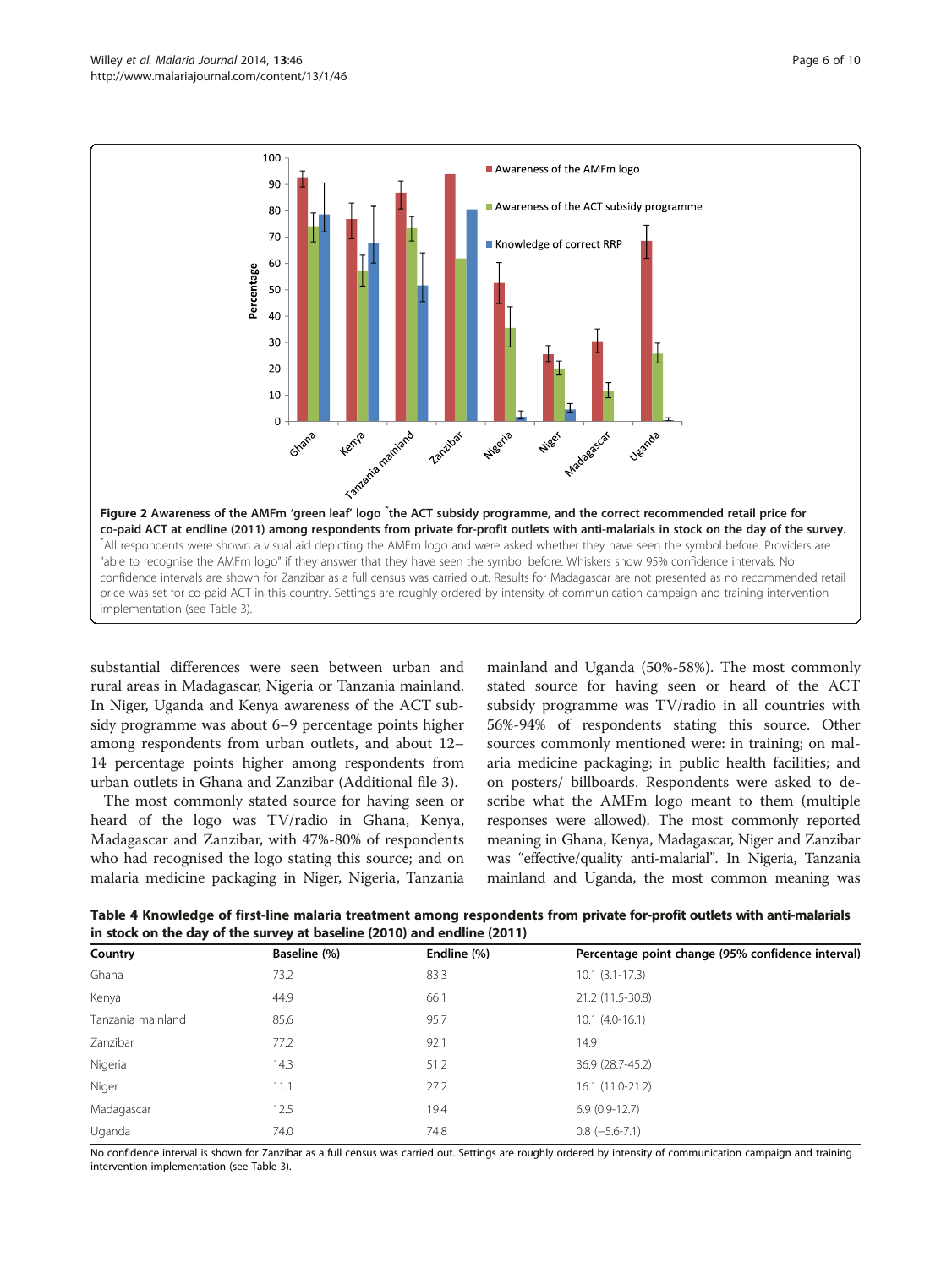"ACT." Other common meanings were "affordable antimalarial" and "anti-malarial".

RRPs for co-paid ACT bearing the AMFm logo were set in seven of the eight settings, and ranged between 0.46 and 0.96 USD per adult treatment pack. In Madagascar, there was no RRP, although first-line buyers agreed to maintain a reasonable mark up of 0.07 USD. Awareness of the correct RRP for an adult pack was high among respondents in Ghana and Zanzibar (~80%); and 68% in Kenya and 52% in Tanzania mainland. Respondents in Niger, Nigeria and Uganda had very low awareness of the correct RRP (1%- 5%) (Figure [2\)](#page-5-0). Patterns were consistent across urban and rural areas in Nigeria, Tanzania mainland, and Uganda. In Kenya and Niger awareness of the correct RRP among urban respondents was about 9–10 percentage points higher, while in Zanzibar and Ghana awareness of the correct RRP among was 13 and 28 percentage points higher than among rural respondents, respectively (Additional file [4\)](#page-8-0).

## Changes in private for-profit sector provider knowledge of malaria treatment

At baseline knowledge of the first-line treatment for uncomplicated malaria varied across settings, with high knowledge in Ghana, Tanzania mainland, Uganda and Zanzibar, a lower level in Kenya, and low levels in Niger, Nigeria and Madagascar (Table [4](#page-5-0)). Improvements of over 20 percentage points were recorded in Kenya and Nigeria, and of 7–16 percentage points in Ghana, Madagascar, Niger, Tanzania mainland and Zanzibar, with no change in Uganda. Patterns were consistent across urban and rural areas, with the exception of Tanzania mainland where the increase in knowledge was about 10 percentage points higher among rural respondents surveyed (Additional file [5\)](#page-8-0).

assured ACT dosing regimen for a 2 year-old child were smaller than those seen in respondents' knowledge of the recommended first-line treatment for uncomplicated malaria among providers surveyed. At endline knowledge of the dosing regimen remained low in many settings, despite increases of between 14–16 percentage points in Ghana and Uganda, and of 30–33 percentage points in Tanzania mainland and Zanzibar. Only in Tanzania mainland were high levels of knowledge recorded at endline (90%) (Table 5). Patterns were consistent across urban and rural areas, except in Uganda where increases in knowledge of the correct quality-assured ACT dosing regimen for children among urban respondents were 12 percentage points larger than those recorded among rural respondents, and Zanzibar where increases in knowledge among rural respondents were about 10 percentage points higher than urban respondents (Additional file [6](#page-8-0)).

## Conclusions

Although AMFm implementation was designed to be broadly similar across settings, the communication and training components varied considerably across the eight pilots. Ghana and Kenya had the greatest implementation intensity, followed by Tanzania mainland, Zanzibar and Nigeria, with Niger, Madagascar and Uganda having the lowest intensity.

Our results generally support the interpretation that, in addition to the availability of co-paid ACT, the intensity of communication campaigns, and particularly the mass media elements delivered through TV and radio, contributed to AMFm-related awareness and knowledge among private for-profit providers. For example, in settings where communication campaigns were implemented for five to nine months, awareness was 76%-94% for the AMFm logo, 57%-74% for the ACT subsidy

| TOF-profit outlets with quality-assured ACT in Stock on the day of the survey at baseline (2010) and endline (2011) |              |             |                                                   |  |
|---------------------------------------------------------------------------------------------------------------------|--------------|-------------|---------------------------------------------------|--|
| Country                                                                                                             | Baseline (%) | Endline (%) | Percentage point change (95% confidence interval) |  |
| Ghana                                                                                                               | 31.4         | 47.8        | 16.4 (8.7-24.0)                                   |  |
| Kenya                                                                                                               | 67.4         | 60.6        | $-6.8$ ( $-17.0-3.5$ )                            |  |
| Tanzania mainland                                                                                                   | 60.0         | 89.5        | 29.5 (11.7-47.1)                                  |  |
| Zanzibar                                                                                                            | 15.4         | 48.7        | 33.3                                              |  |
| Nigeria <sup>*</sup>                                                                                                | -            | 53.7        |                                                   |  |
| Niger                                                                                                               | 64.1         | 43.1        | $-21.0$ ( $-34.3-7.8$ )                           |  |
| Madagascar <sup>®</sup>                                                                                             | -            | 41.6        |                                                   |  |
| Uganda                                                                                                              | 64.1         | 78.5        | 14.4 (3.3-25.4)                                   |  |

Table 5 Knowledge of paediatric (<2 years of age) quality-assured ACT dosing regimen among respondents from private<br>for profit outlets with quality-assured ACT in stock on the day of the survey at baseline (2010) and endli for-profit outlets with quality-assured ACT in stock on the day of the survey at baseline (2010) and endline (2011)

Correct knowledge of paediatric quality-assured ACT dosing regimen was measured as respondents that correctly stated the number of tablets that should be taken at a time, the number of times the medicine should be taken per day, and the duration of the dose in number of days for child under 2 years (10 kg) for a specific product which they selected from the quality-assured ACT that they stocked.

Nigeria baseline data collection was conducted in 2009. No confidence interval is shown for Zanzibar as a full census was carried out. Settings are roughly ordered by intensity of communication campaign and training intervention implementation (see Table [3\)](#page-4-0). \*

These data are not available for Madagascar and Nigeria at baseline, as they were not collected in the ACTwatch survey.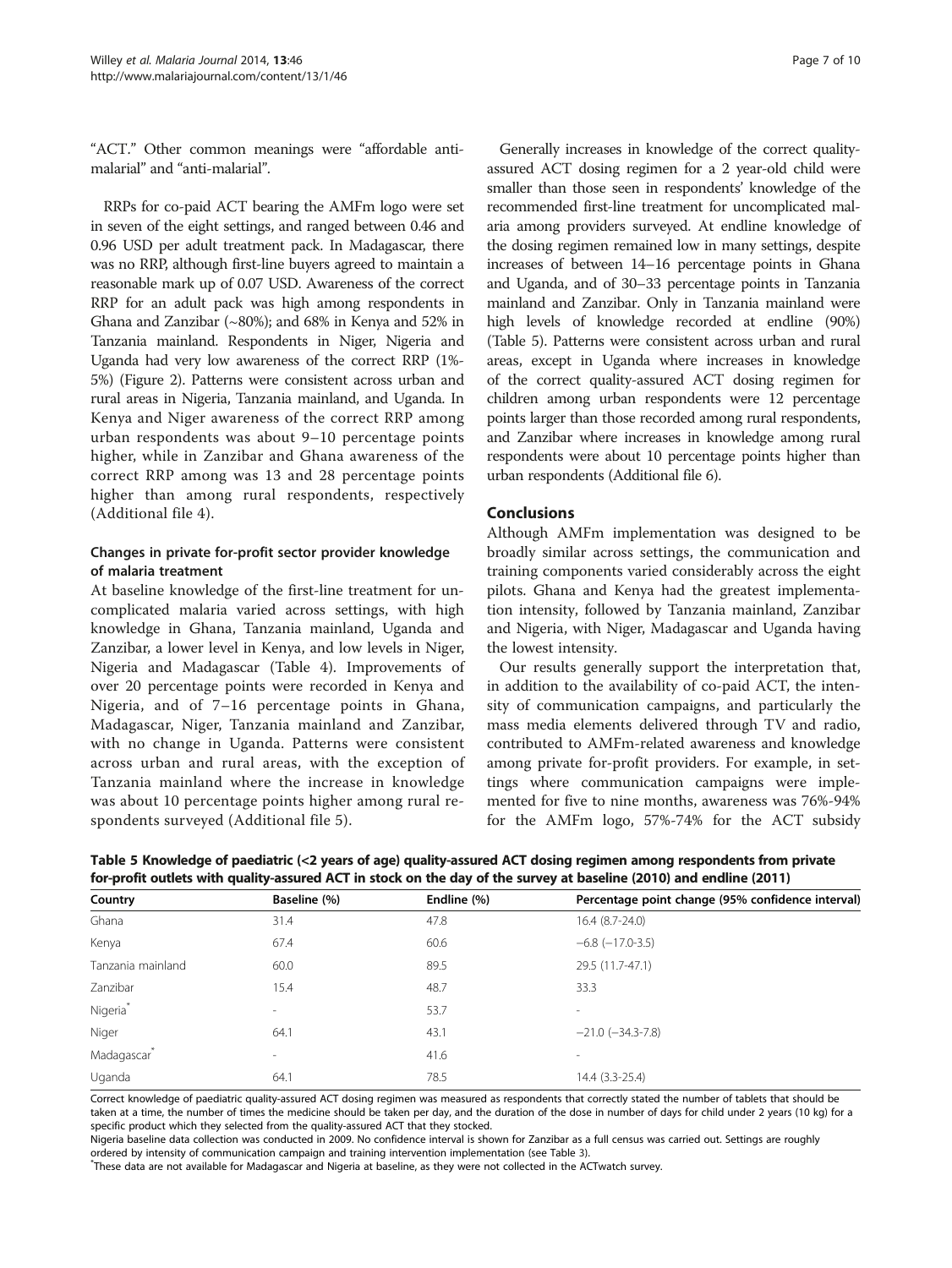<span id="page-7-0"></span>programme, and 52%-80% for the correct RRP. Where communication campaigns were implemented for three months or less however, awareness was 26%-69% for the logo, 12%-36% for the ACT subsidy programme, and <5% for the RRP.

Communication campaigns also appear to have contributed to improvements in provider knowledge of the first-line anti-malarial. In six of eight settings, increases of at least 10 percentage points in private for-profit providers' knowledge of the first-line anti-malarial were seen; with endline knowledge particularly high in Kenya (66%), Ghana (83%) and Tanzania (mainland and Zanzibar) (over 90%). In contrast, much smaller improvements were seen in Madagascar and Uganda. By comparison, in non-AMFm settings private for-profit provider knowledge of the first-line anti-malarial ranged from 42%- 48% across Benin, the Democratic Republic of Congo and Zambia [[24](#page-9-0)-[26](#page-9-0)].

AMFm-related training also appeared to be linked to knowledge and awareness outcomes, with the two settings with the highest training coverage (Ghana and Zanzibar) performing best at endline on knowledge of the logo and RRP, and being in the top three settings for knowledge of the first-line anti-malarial. However, high levels of knowledge in some settings with relatively low training coverage indicate that providers also obtain information through other sources, such as communications targeted at the general public, or through wholesale suppliers.

Given the study design, caution is merited in making strong causal inferences about the impact of AMFm supporting interventions. The evaluation was ecological in design, with exposure estimated at the national level using proxy measures of duration of implementation. Moreover, the nationwide nature of AMFm implementation meant that it was not possible to include comparison areas. While AMFm-specific awareness is clearly related to some aspect of the AMFm programme, changes in knowledge of the first-line anti-malarial and quality-assured ACT dosing regimen for children may have been affected by secular trends or other concurrent malaria communication campaigns, such as the large scale USAID-funded Communication and Malaria Initiative in Tanzania (COM-MIT) programme in mainland Tanzania [\[27\]](#page-9-0).

Furthermore, these results report awareness among private for-profit providers only. Awareness among consumers has been reported to be substantially lower in several settings, though results are only available from settings with medium to low AMFm implementation intensity. Findings from nationally representative household surveys in Nigeria, Madagascar and Uganda in 2012 indicate that 13%-40% of caregivers of children aged less than five years recognised the AMFm logo, while 9%-18% were aware of the initiative to reduce the price of ACT. Data from Nigeria and Uganda (where an

RRP was used) show that only 0.1% of those surveyed were aware of the correct RRP for co-paid ACT [\[28,29](#page-9-0)].

There also appears to be a relationship between private for-profit sector providers' AMFm-related awareness and key AMFm outcomes. Countries with the strongest performance in AMFm awareness (Ghana, Kenya, Tanzania and Zanzibar) generally reported larger increases in availability and market share of quality-assured ACT in the private for-profit sector; larger falls in their price compared to smaller changes seen in Nigeria and Uganda on the whole; and minimal changes in Niger and Madagascar [[20](#page-9-0)]. In contrast, the relationship between improvements in knowledge of the first-line anti-malarial and AMFm outcomes were inconsistent. It is thus possible that AMFm-related provider awareness may be an important step along a causal pathway, linking implementation to provider behaviour change, though in practice it is challenging to separate the effect of communications from the reduced price of the co-paid ACT. Evaluations of mass media campaigns for other health issues in low and middle-income countries have shown links to behaviour change of community members [\[6,30,31\]](#page-9-0). However, other studies have highlighted the frequent presence of a knowledge-action gap among health care providers [[14\]](#page-9-0).

This study has demonstrated that in settings with strong implementation of communication campaigns, and in some cases provider training, there was high AMFm-related awareness among private for-profit providers within a short period of AMFm roll out. Substantial improvements in provider's knowledge of the first-line drug were also seen. These results suggest an important role for supporting interventions, including communication campaigns, in subsidy programmes for public health commodities. However, to optimize investment in this area more evidence is required on the relative effectiveness of different supporting interventions on providers, and on strategies to enhance consumer awareness.

## Additional files

#### [Additional file 1:](http://www.biomedcentral.com/content/supplementary/1475-2875-13-46-S1.docx) AMFm questionnaire.

[Additional file 2:](http://www.biomedcentral.com/content/supplementary/1475-2875-13-46-S2.docx) Provider recognition of AMFm logo at endline (2011). Provider recognition of AMFm logo (i.e. Providers able to recognise the AMFm logo (n) as a percentage of the number of outlets with anti-malarials in stock at the time of the survey visit (N )) at endline (2011), by anti-malarial outlet type category and urban and rural location. Note: All respondents were shown a visual aid depicting the AMFm logo and were asked whether they had seen the symbol before. Providers were "able to recognise the AMFm logo" if they answered that they had seen the symbol before.  $CI =$  Confidence interval; No confidence intervals are shown for Zanzibar as a full census was carried out.

[Additional file 3:](http://www.biomedcentral.com/content/supplementary/1475-2875-13-46-S3.docx) Provider knowledge of the AMFm programme at endline (2011). Provider knowledge of the AMFm programme (i.e. Providers who have heard of "a programme that reduces the prices of anti-malarial medicines known as ACT" (n) as a percentage of outlets with anti-malarials in stock at the time of the survey visit (N)) at endline (2011), by anti-malarial outlet type category and urban and rural location. Footnote: CI = Confidence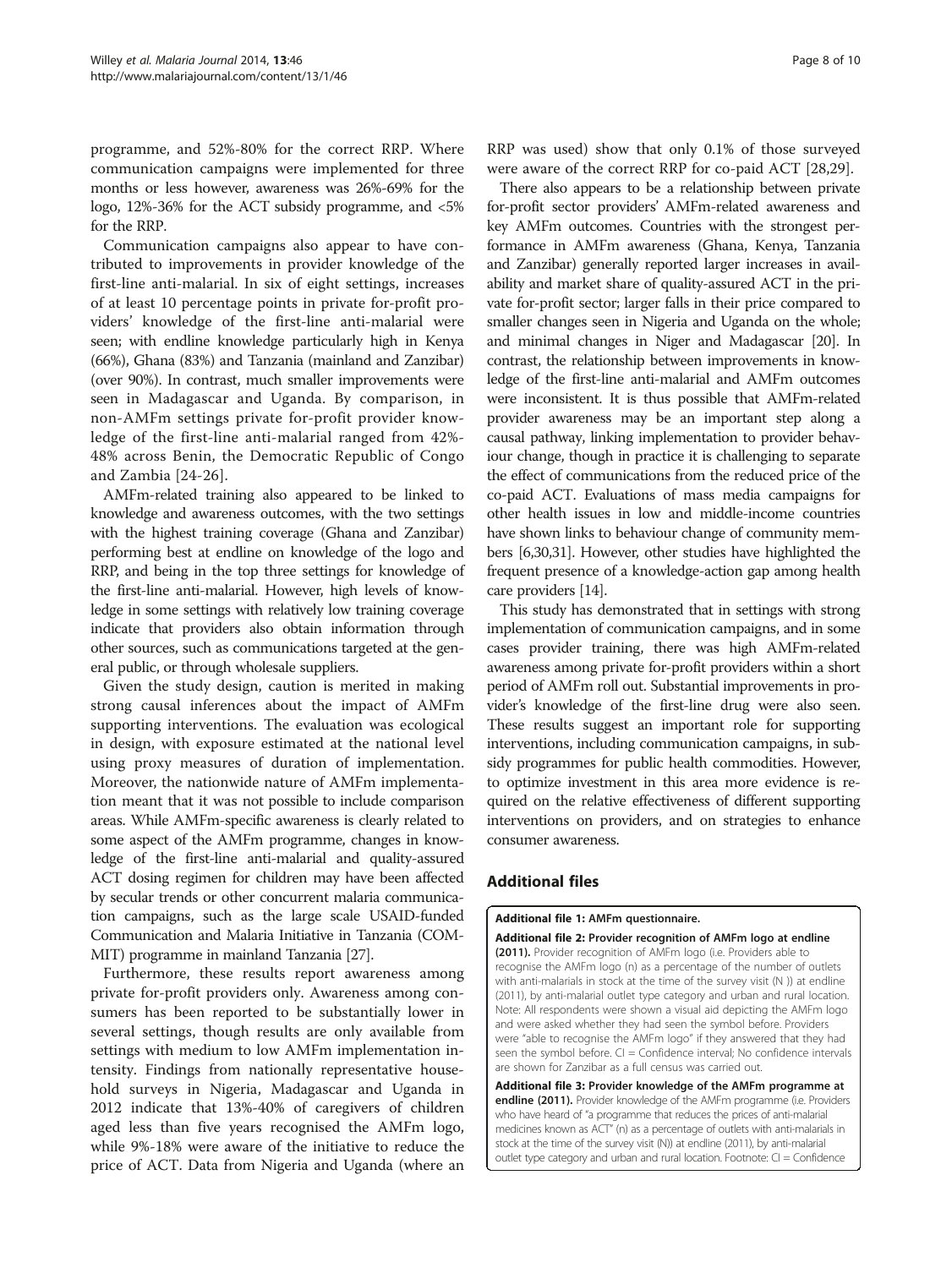<span id="page-8-0"></span>interval; No confidence intervals are shown for Zanzibar as a full census was carried out.

[Additional file 4:](http://www.biomedcentral.com/content/supplementary/1475-2875-13-46-S4.docx) Providers stating the correct recommended retail price (RRP) for anti-malarials with the AMFm logo at endline (2011). Providers stating the correct recommended retail price (RRP) for antimalarials with the AMFm logo at endline (2011) (i.e. Providers stating the correct RRP for anti-malarials with the AMFm logo (n) as a percentage of outlets with anti-malarials in stock at the time of the survey visit (N)) at endline (2011), by anti-malarial outlet type category and urban and rural location.Note: No data are shown for Madagascar as an RRP was not set for co-paid ACTs in this country,  $Cl =$  Confidence interval; No confidence intervals are shown for Zanzibar as a full census was carried out.

[Additional file 5:](http://www.biomedcentral.com/content/supplementary/1475-2875-13-46-S5.docx) Provider knowledge of first-line anti-malarial treatment at baseline (2010) and endline (2011). Provider knowledge of first-line anti-malarial treatment at baseline (2010) and endline (2011) (i.e. Percentage of providers able to correctly identify the anti-malarial for first-line treatment (n) among outlets with anti-malarials in stock at the time of the survey visit (N)) baseline (2010) and at endline (2011), by antimalarial outlet type category and urban and rural location.Note: Nigeria baseline data collection was conducted in 2009.  $Cl =$  Confidence interval; No confidence intervals are shown for Zanzibar as a full census was carried out.

[Additional file 6:](http://www.biomedcentral.com/content/supplementary/1475-2875-13-46-S6.docx) Provider knowledge of dosing regimen for qualityassured ACT (QAACT) for a child, at baseline (2010) and endline (2011). Provider knowledge of dosing regimen for quality-assured ACT (QAACT) for a child, at baseline (2010) and endline (2011) (i.e. Percentage of providers able to describe correctly the dosing regimen for quality-assured ACT for a child under 2 years of age (<10 kg) (n) among outlets with QAACT in stock at the time of the survey visit (N)) baseline (2010) and at endline (2011), by anti-malarial outlet type category and urban and rural location. Note: "describe correctly" implies that the respondent correctly stated the number of tablets that should be taken at a time, the number of times the medicine should be taken per day and the duration of the dose in number of days for child under 2 years (10kg) for a specific product which they selected from the quality-assured ACTs that they stocked. These data are not available for Madagascar and Nigeria at baseline, as they were not collected in the ACTwatch survey. Nigeria baseline data collection was conducted in 2009. CI = Confidence interval; No confidence intervals are shown for Zanzibar as a full census was carried out.

#### Competing interests

All authors declare that they have no conflicts of interest.

#### Authors' contributions

The overall design of the Independent Evaluation of AMFm was conceived by FA, KH, YY, CG, and ST. The design of the outlet surveys drew heavily on data collection and analysis methods developed by the ACTwatch group. Adaptation of outlet survey data collection methods for the Independent Evaluation was led by ST, CG, KH, YY, FA, and RR, and development of procedures for outlet survey data analysis was led by AM, ST, BW, CG, KH, and YY with significant contributions from HG and SP of the ACTwatch group and with inputs from many other authors. Outlet survey data collection and analysis was led by the ACTwatch group in Kenya (MW, BM, MT, KOC, IE, SP, JN, TS, HG), Madagascar (JR, JR, JN, SP), Nigeria (EA, JA, KOC, IE, HG, JN), Uganda (PB, HK, JN, IE, SP, KOC, HG), and Zanzibar (DM, JN, HG); by the Ifakara Health Institute (RT, BJ, AK, MT, CF, KB) in Tanzania mainland; by the Drugs for Neglected Diseases initiative (DNDi)/Research and Development Unit, Komfo Anokye Teaching Hospital (JA, GD, SBN, DA) in Ghana; by the Centre de Recherche pour le Développement Humain/Centre International d'Etudes et de Recherches sur les Populations Africaines (SN, IAK, MS, OM) in Niger; and the African Population and Health Research Centre (MW, BM) at endline in Kenya. Analysis of changes over time in outlet survey indicators was conducted by AM, ST, BW, and RR. The process and context study component was designed by ST, KH, CG, FA, and YY, with data collection and analysis undertaken by EJ, AA, STR, DD, CA, CG, ST, and YY. FA was the project director for the Independent Evaluation. KH led the Independent Evaluation team at the London School of Hygiene and Tropical Medicine. The first draft of the paper was written by BW, with inputs from many authors. All authors have read and approved the final manuscript.

#### Acknowledgements

We thank the large number of people from many different organisations who assisted with data analysis, data processing, and primary data collection. We acknowledge the contributions of Noureddine Abderrahim, Mwenda Gitonga, and David Muturi with data entry programmes; Ronnette Nolasco with project arrangements; Adrienne Keen with support to data analysis and processing, and Barry Dewitt, Dan Hamilton, Zhuzhi Moore, Falgunee Parekh, Yuan Cheng, and Ashley Garley with outlet survey table preparation. We also thank Immo Kleinschmidt, Milly Marston, Neal Alexander, Karim Anaya-Izquierdo and John Bradley for statistical advice; Meghna Ranganathan, Olivia Nuccio, Angela Camilleri, Edna Ogada, Emily Carter, Emily Harris, Tsione Solomon, Yohannes Kinfu, and Iarimalanto Rabary for research assistance; and Ohene Buabeng, Isaac Boakye, Raymond Atiemo Danso and other staff of the Research and Development Unit at Komfo Anokye Teaching Hospital who assisted technically and logistically with the field surveys in Ghana. We thank the following members of the AMFm Secretariat for their advice and support: Olusoji Adeyi, Melisse Murray, Silas Holland, Fabienne Jourberton, Lloyd Matowe, and Orion Yeandel. Olusoji Adeyi led the coalition that founded the AMFm, and served as its Director from 2009 to 2012. Finally, we acknowledge the contribution of all the respondents who participated in the surveys and interviews.

Sarah Tougher, Rebecca Thomson, Catherine Goodman, Andrea G Mann, Barbara Willey, Katia Bruxvoort, Sergio Torres Rueda, Kara Hanson, and Benjamin Palafox are members of the LSHTM Malaria Centre. Catherine Goodman, Rebecca Thomson, Katia Bruxvoort, Charles Festo, Boniface Johanes, and Admirabilis Kalolella work with the IMPACT2 project, part of the ACT Consortium [\(http://www.actconsortium.org/\)](http://www.actconsortium.org/) which is funded by the Bill and Melinda Gates Foundation.

#### Funding

The evaluation was funded by the Global Fund to Fight AIDS, Tuberculosis and Malaria, with support from the Bill & Melinda Gates Foundation for ACTwatch Central and ACTwatch surveys in three countries (#058992).

#### Collaborators

The ACTwatch Group (ncharman@psi.org): ACTwatch Central—Population Services International, Nairobi, Kenya (Gatakaa H, Poyer S, Njogu J, Evance I, Littrell M, Chavasse D, O'Connell K [Principal Investigator], and Shewchuk T); ACTwatch Central—London School of Hygiene and Tropical Medicine, London, UK (Palafox B); ACTwatch National Level—Kenya: Population Services International (Toda M); Madagascar: Population Services International/Madagascar (Raharinjatovo J, Rahariniaina J); Nigeria: Society for Family Health (Anyanti J, Arogundade E); Tanzania: Population Services International (Michael D); and Uganda: PACE (Buyungo P, Kuala H).

#### Author details

<sup>1</sup> Faculty of Epidemiology and Population Health, London School of Hygiene and Tropical Medicine, Keppel Street, London WC1E 7HT, UK. <sup>2</sup>Faculty of Public Health and Policy, London School of Hygiene and Tropical Medicine, Keppel Street, London WC1E 7HT, UK. <sup>3</sup>ICF International, 530 Gaither Rd Rockville, MD 20850, USA. <sup>4</sup>Malaria & Child Survival Department, Population Services International (PSI), PO Box 43640, Nairobi, Kenya. <sup>5</sup>Ifakara Health Institute, Plot 463, Kiko Avenue Mikocheni, Dar es Salaam, P.O. Box 78 373, Tanzania. <sup>6</sup>Centre International d'Etudes et de Recherches sur les Populations Africaines (CIERPA), Niamey, Niger. <sup>7</sup>Institut National de la Statistique, 182 Rue de la SIRBA, Niamey BP 3416, Niger. <sup>8</sup>University of Minnesota School of Public Health, Mayo Memorial Building, 420 Delaware Street S.E, Minneapolis, MN 55455, USA. <sup>9</sup>Komfo Anokye Teaching Hospital (KATH), P.O. BOX KS 1934,<br>Kumasi, Ghana. <sup>10</sup>African Population and Health Research Center, APHRC Campus, 2nd Floor, Manga Close, Off Kirawa Road, P.O. Box 10787–00100, Nairobi, Kenya. 11Department of Public Health, Trnava University, Faculty of Health Sciences and Social Work, Univerzitne namestie 1, Trnava 91701, Slovakia. 12Centre de Recherche pour le Développement Humain (CRDH), Dakar, Senegal. <sup>13</sup>Kenya Medical Research Institute, Centre for Global Health Research, Kisumu, Kenya. <sup>14</sup>Drugs for Neglected Diseases initiative, 15 Chemin Louis-Dunant, Geneva 1202, Switzerland. 15Department of Child Health, Kwame Nkrumah University of Science & Technology, School of<br>Medical Sciences, Kumasi, Ghana. <sup>16</sup>Phar-Mark Consultants, Ilorin, Kwara State Nigeria.